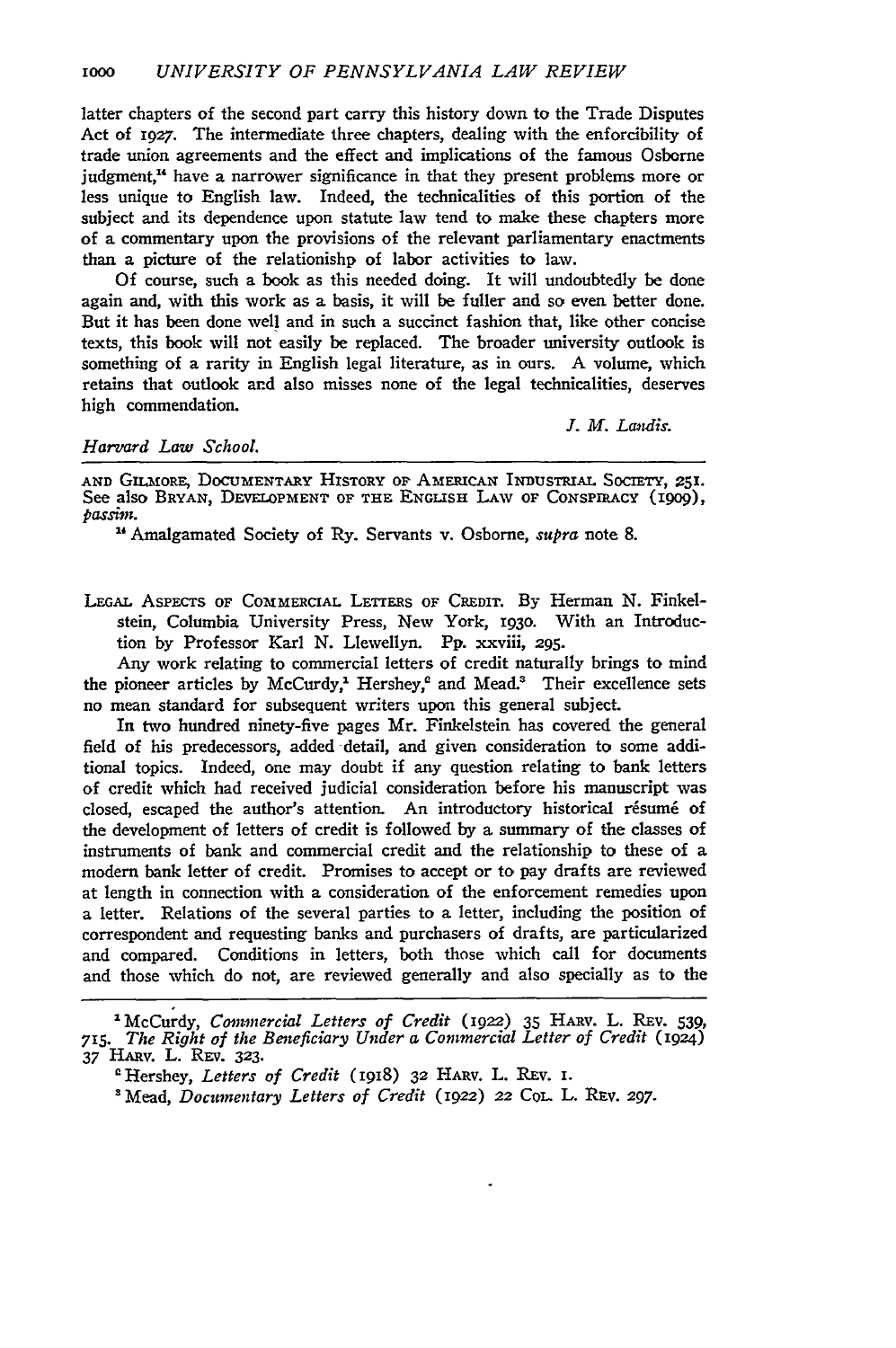requirement of the conformity of documents with the letter and as to the effect of forged and fraudulent documents. Damages for breach are treated in a special chapter. In the final chapter the author reviews the several legal theories which stand in the legal background of these transactions.

In his preface the author indicates extended contact of himself and of his manuscript with various members of the faculty of the Columbia Law School. Among those to whom special acknowledgments are made for their criticisms and assistance are Professors Llewellyn, Patterson, Yntema, Underhill Moore and Douglas.

It seems open to question if legal problems of modern bank letters of credit are most effectively treated by delimiting them from other accommodation contracts for credit, especially those of sureties and guarantors. In dealing with the modem commercial letter of credit as a "primary obligation" the author observes as follows: "The issuing bank has incurred a distinct independent obligation contingent upon the performance of certain conditions contained in the letter of credit. The rules governing obligations of sureties and guarantors have no application." This conclusion is too broad. **A** particularistic survey of the obligations of sureties and guarantors as well as of modern commercial letters discloses that, as respect their fact bargains, there are sureties and sureties and guarantors and guarantors, as there are modern letters of credit and many of them. The legal position of the contracts of some sureties and of some guarantors and of some bank letters of credit is exactly similar on many issues. Those legal aspects which are exclusively applicable to modem bank letters of credit assume less importance than the author's presentation tends to indicate.

The author seems to have felt purpose or pressure to picture in places the "economic" and business aspects of portions of his subject. This impression is gained from parts of the text notwithstanding its restricted title and notwithstanding inferences which may be drawn from Professor Llewellyn's extended introduction to the book wherein he undertakes, as he states, to set forth a "non-competitive line of discussion," namely, "to sketch something of the business and economic background of the institution Dr. Finkelstein has chosen for his study." Without passing upon Mr. Llewellyn's exposition of the "business and economic background of the institution," it seems manifest to the reviewer that Mr. Finkelstein attempts the same thing on occasion. These areas of the author's endeavor provoke further adverse criticism. From his effective particularization in other parts of the book, the reader is taken into involved summations not unlike those of a classical economist. Institutional forms are reared **by** over-generalization on variable forms of business transactions for no useful--even introductory-purpose. **-** They are informative at most only within the confines of the author's, own sentences constructing them. (See, for example, portions of the observations upon bank and commercial credit, pp. 8-14.) This technique is accompanied **by** a process of simplification and further summation which recurringly declares the "essence" or "the true function" of the institution.

An aspect of this process at times threatens the merit **of** the author's work with his legal materials. Thus, as to many of the propositions of law which are set forth concerning the "modem commercial letter of credit," the cautious